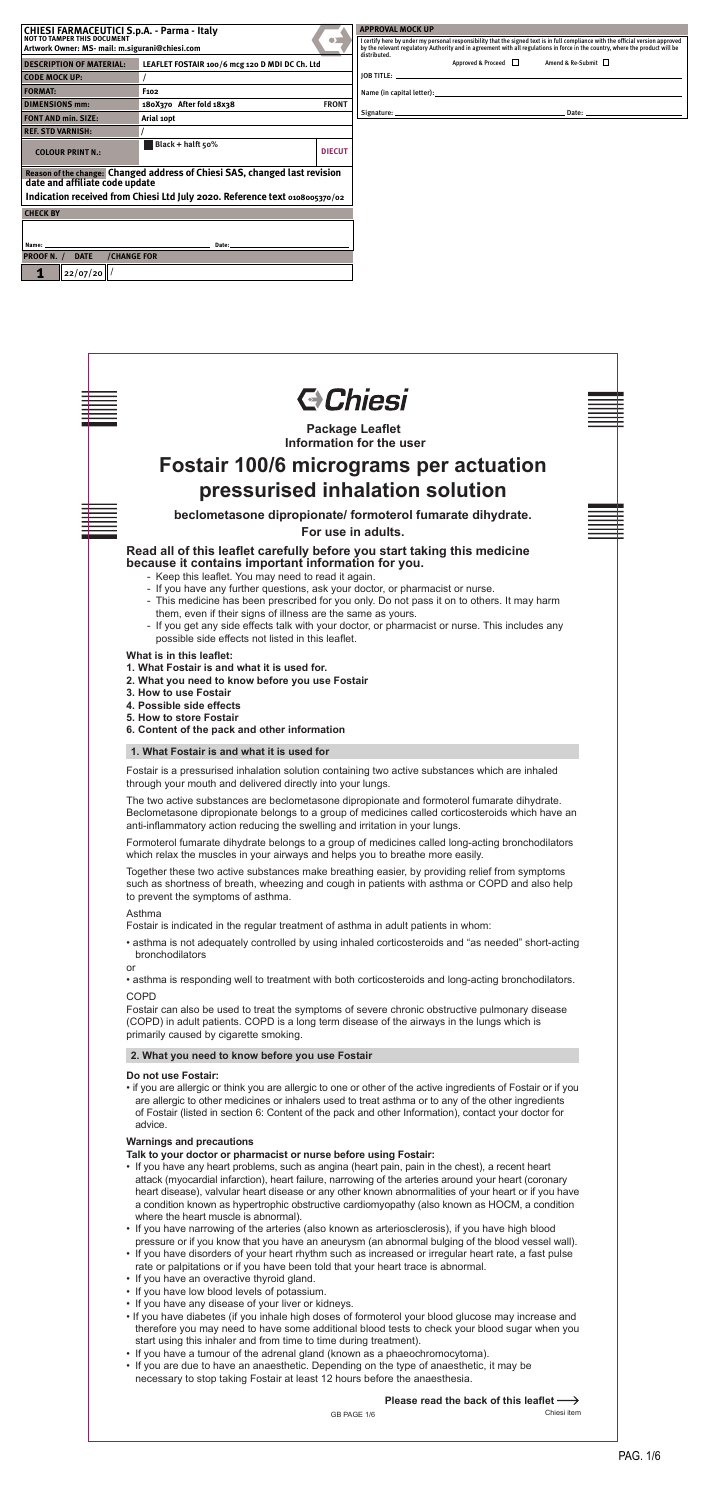- fungal infection of your chest. • If you are being, or have ever been, treated for tuberculosis (TB) or if you have a known viral or
- If you must avoid alcohol **for any reason**

can use Fostair talk to your doctor, asthma nurse or pharmacist before using the inhaler. **If any of the above applies to you, always inform your doctor before you use Fostair.**  If you have or had any medical problems or any allergies or if you are not sure as to whether you

hospital after an accident, having a serious injury or before an operation. In this case, the doctor **If you take higher doses of inhaled corticosteroids over long periods**, you may have more of a need for corticosteroids in situations of stress. Stressful situations might include being taken to treating you will decide whether you may need to increase your dose of corticosteroids and may prescribe some steroid tablets or a steroid injection.

Fostair should not be used in children and adolescent less then 18 years old, until further data<br>become available.<br>**Other medicines and Fostair:**<br> become available.

For you doctor if you are taking of have recently taken any other medicines including medicines<br>
Some medicines may increase the effects of Fostair and your doctor may wish to monitor you<br>
anafully if you are taking these carefully if you are taking these medicines (including some medicines for HIV: ritonavir, cobicistat).

Treatment with a beta-2-agonist like the formoterol contained in Fostair can cause a sharp fall in your serum potassium level (hypokalaemia).

**If you have severe asthma, you should take special care.** This is because a lack of oxygen in the blood and some other treatments you may be taking together with Fostair, such as medicines for treating heart disease or high blood pressure, known as diuretics or "water tablets" or other medicines used to treat asthma can make the fall in potassium level worse. For this reason, your doctor may wish to measure the potassium levels in your blood from time to time.

Should you need to go to the hospital, remember to take all of your medicines and inhalers with you, including Fostair and any medicines or tablets bought without a prescription, in their original package, if possible.

Contact your doctor if you experience blurred vision or other visual disturbances.

# **Children and adolescents**

# **Other medicines and Fostair:**

Tell your doctor if you are taking or have recently taken any other medicines including medicines obtained without a prescription.

**Do not use beta blockers with this medicine.** Beta blockers such as atenolol, propranolol and sotalol are used to treat a number of conditions including high blood pressure and heart conditions such as abnormal heart rhythms and heart failure; timolol is used to treat glaucoma. If you need to use beta blockers, and including beta blockers in eye-drops, the effect of formoterol may be reduced or formoterol may not work at all. On the other hand, using other beta adrenergic drugs (drugs which work in the same way as formoterol) may increase the effects of formoterol.

# **Using Fostair together with:**

Pag. 2/7 PAG. 2/6

- medicines for treating abnormal heart rhythms (quinidine, disopyramide, procainamide), medicines used to treat allergic reactions (antihistamines), medicines for treating symptoms of depression or mental disorders such as monoaminoxidase inhibitors (for example phenelzine and isocarboxazid), tricyclic antidepressants (for example amitryptiline and imipramine), phenothiazines can cause some changes in the electrocardiogram (ECG, heart trace). They may also increase the risk of disturbances of heart rhythm (ventricular arrhythmias).
- medicines for treating Parkinson's Disease (L-dopa), to treat an underactive thyroid gland (L-thyroxine), medicines containing oxytocin (which causes uterine contraction) and alcohol can lower your heart's tolerance to beta-2 agonists, such as formoterol.
- monoaminoxidase inhibitors (MAOIs), including drugs with similar properties like furazolidone and procarbazine, used to treat mental disorders, can cause a rise in blood pressure.
- medicines for treating heart disease (digoxin) can cause a fall in your blood potassium level. This may increase the likelihood of abnormal heart rhythms.
- other medicines used to treat asthma (theophylline, aminophylline or steroids) and diuretics (water tablets) may cause a fall in your potassium level.
- Some anaesthetics can increase the risk of abnormal heart rhythms.

# **Pregnancy, breast- feeding and fertility**

There are no clinical data on the use of Fostair during pregnancy.

Fostair must not be used if you are pregnant, think that you might be pregnant or are planning to become pregnant, or if you are breast-feeding, unless you are advised to do so by your doctor

# **Driving and using machines**

Fostair is unlikely to affect your ability to drive and use machines. However if you experience side effects such as dizziness and/or trembling, your ability to drive or operate machinery may be affected.

# **Fostair contains alcohol**

Fostair contains a small amount of alcohol. Every actuation (puff) from your inhaler contains 7 mg

of ethanol.

# **3. How to use Fostair**

**Fostair is for inhalation use. Fostair should be inhaled via your mouth into your lungs.** Always use this medicine exactly as your doctor or pharmacist has told you. Check with your doctor or pharmacist if you are not sure. The pharmacist's label will tell you how many puffs to take and how often they must be taken.

## **Asthma**

Your doctor will give you a regular check-up to make sure you are taking the optimal dose of Fostair. Your doctor will adjust your treatment to the lowest dose that best controls your symptoms.

| Please read the back of this leaflet $\longrightarrow$ |  |  |
|--------------------------------------------------------|--|--|
|--------------------------------------------------------|--|--|

GB PAGE 2/6 Chiesi item

Chiesi item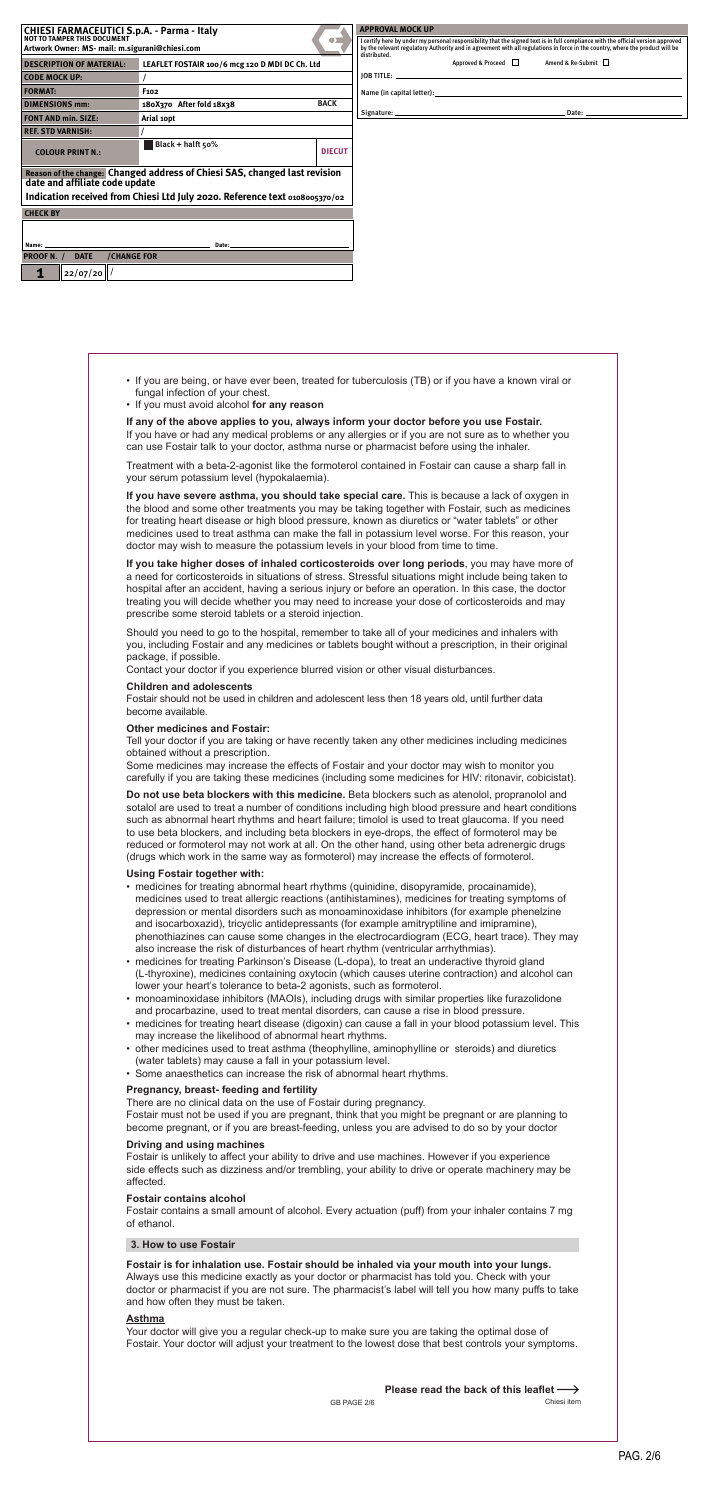- a) Use Fostair every day to treat your asthma together with a separate "reliever" inhaler to **treat sudden worsening of asthma symptoms, such as shortness of breath, wheezing and cough**
- b) Use Fostair every day to treat your asthma and also use Fostair to treat sudden **worsening of your asthma symptoms, such as shortness of breath, wheezing and cough**

#### $13.13 \times 13.13 \times 13.13 \times 13.13 \times 13.13 \times 13.13 \times 13.13 \times 13.13 \times 13.13 \times 13.13 \times 13.13 \times 13.13 \times 13.13 \times 13.13 \times 13.13 \times 13.13 \times 13.13 \times 13.13 \times 13.13 \times 13.13 \times 13.13 \times 13.13 \times 13.13 \times 13.13 \times 13.13 \times 13.13 \times 13.13 \times 13.1$ **b) Using Fostair as your only asthma inhaler:**

**Fostair can be prescribed by your doctor in two different ways:**

If you feel you need more puffs each day to control your asthma symptoms, contact your doctor to<br>seek his advice. He may need to change your treatment.<br>**Use in children and adolescents less than 18 years of age:** seek his advice. He may need to change your treatment.

# **a) Using Fostair together with a separate "reliever":**

### **Adults and the elderly:**

The recommended dose of this medicine is one or two puffs twice daily. The maximum daily dose is 4 puffs.

Remember: You should always have your quick-acting "reliever" inhaler with you at all times to treat worsening symptoms of asthma or a sudden asthma attack.

### **Adults and the elderly:**

The recommended dose is one puff in the morning and one puff in the evening.

You should also use Fostair as a "reliever" inhaler to treat sudden asthma symptoms.

If you get asthma symptoms, take one puff and wait a few minutes.

If you do not feel better, take another puff.

**Do not take more than 6 Fostair "reliever" puffs per day.**

# **The maximum daily dose of Fostair as your only asthma inhaler is 8 puffs.**

#### **Use in children and adolescents less than 18 years of age:**

Children and adolescents aged less than 18 years must NOT take this medicine.<br><u>Chronic obstructive pulmonary disease (COPD)</u><br>Adults and the elderly:

**Chronic obstructive pulmonary disease (COPD)**

#### **Adults and the elderly:**

The recommended dose is two puffs in the morning and two puffs in the evening.

#### **At-risk patients:**

Older people do not need to have their dose adjusted. No information is available regarding the use of Fostair in people with liver or kidney problems.

**Fostair is effective for the treatment of asthma in a dose of beclometasone dipropionate which may be lower than that of some other inhalers containing beclometasone dipropionate. If you have been using a different inhaler containing beclometasone dipropionate previously, your doctor will advise you on the exact dose of Fostair you should take for your asthma.** 

#### **Do not increase the dose**

If you feel that the medicine is not very effective, always talk to your doctor before increasing the dose.

#### **If you use more Fostair than you should:**

- Taking more formoterol than you should can have the following effects: feeling sick, being sick, heart racing, palpitations, disturbances of heart rhythm, certain changes in the electrocardiogram (heart trace), headache, trembling, feeling sleepy, too much acid in the blood, low blood potassium levels, high levels of glucose in the blood. Your doctor may wish to carry out some blood tests to check your blood potassium and blood glucose levels.
- Taking too much beclometasone dipropionate can lead to short-term problems with your adrenal glands. This will get better within a few days however your doctor may need to carry out some blood tests to check your serum cortisol levels.

#### **Tell your doctor if you have any of these symptoms.**

#### **If you forget to use Fostair:**

Take it as soon as you remember. If it is almost time for your next dose, do not take the dose you have missed, just take the next dose at the correct time. **Do not double the dose.**

# **If you stop using Fostair:**

Do not lower the dose or stop using the medication.

Even if you are feeling better, do not stop taking Fostair or lower the dose. If you want to do this, talk to your doctor. It is very important for you to use Fostair regularly even though you may have no symptoms.

# **If your breathing gets worse:**

If you develop **worsening shortness of breath or wheezing** (breathing with an audible whistling sound), straight after inhaling your medicine, stop using Fostair inhaler immediately and use your **quick-acting "reliever" inhaler** straightaway. You should contact your doctor straightaway. Your doctor will assess your symptoms and if necessary may start you on a different course of treatment.

See also section 4.Possible side effects

# **If your asthma gets worse:**

If your symptoms get worse or are difficult to control (e.g. if you are using a separate "reliever" inhaler or Fostair as reliever inhaler more frequently) or if your "reliever" inhaler or Fostair does not improve your symptoms, see your doctor immediately. Your asthma may be getting worse and your doctor may need to increase your dose of Fostair or prescribe alternative treatment.

If you have any further questions on the use of this product, ask your doctor or pharmacist.

**Please read the back of this leaflet** 

GB PAGE 3/6

Chiesi item

PAG. 3/6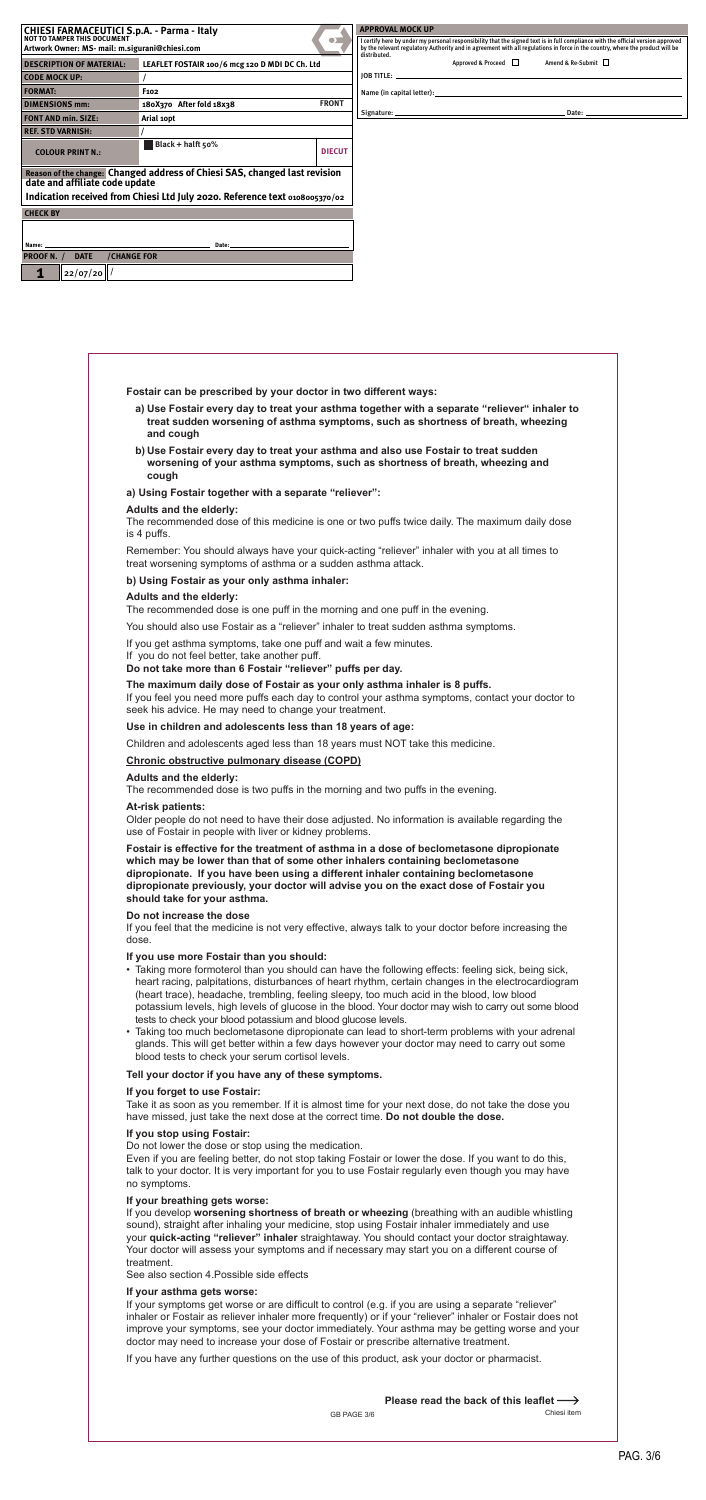# **Method of administration:**

This medicine is contained in a pressurised canister in a plastic casing with a mouthpiece. There is a counter on the back of the inhaler, which tells you how many doses are left. Each time you press the canister, a puff of medicine is released and the counter will count down by one. Take care not to drop the inhaler as this may cause the counter to count down.

- 1. Remove the protective cap from the mouthpiece and check that the mouthpiece is clean and free from dust and dirt or any other foreign objects.
- 2. Breathe out as slowly and deeply as possible.
- is possible.<br>body upwards and put y 3. Hold the canister vertically with its body upwards and put your lips around the mouthpiece. Do not bite the mouthpiece.
- 4. Breathe in slowly and deeply through your mouth and, just after starting to breathe in press down firmly on the top of the inhaler to release one puff.
- 5. Hold your breath for as long as possible and, finally, remove the inhaler from your mouth and breathe out slowly. Do not Breathe into the inhaler.

# **Testing your inhaler**

Before using the inhaler for the first time or if you have not used the inhaler for 14 days or more, you should test your inhaler to make sure that it is working properly.

- 1. Remove the protective cap from the mouthpiece
- 2. Hold your inhaler upright with the mouthpiece at the bottom
- 3. Direct the mouthpiece away from yourself and firmly depress the canister to release one puff
- 4. Check the dose counter. If you are testing your inhaler for the first time, the counter should read 120.

# **How to use your inhaler**

Whenever possible, stand or sit in an upright position when inhaling.

If you need to take another puff, keep the inhaler in the vertical position for about half a minute, then repeat steps 2 to 5.

### **Important**: Do not perform steps 2 to 5 too quickly.

After use, close with the protective cap and check the dose counter.

You should get a replacement when the counter shows the number 20. Stop using the inhaler when the counter shows 0 as any puffs left in the device may not be enough to give you a full dose.



Pag. 4/7 PAG. 4/6



**If you see 'mist' coming from the top of the inhaler or the sides of your mouth, this means that Fostair will not be getting into your lungs as it should. Take another puff, following the instruction starting again from step 2.**

If you have weak hands, it may be easier to hold the inhaler with both hands: hold the upper part of the inhaler with both index fingers and its lower part with both thumbs.

To lower the risk of a fungal infection in the mouth and throat, rinse your mouth or gargle with water or brush your teeth each time you use your inhaler.

If you think the effect of Fostair is too much or not enough, tell your doctor or pharmacist.

If you find it difficult to operate the inhaler while starting to breathe in you may use the AeroChamber Plus™ spacer device. Ask your doctor, pharmacist or a nurse about this device. It is important that you read the package leaflet which is supplied with your AeroChamber Plus™ spacer device and that you follow the instructions on how to use the AeroChamber Plus™ spacer device and how to clean it, carefully.

#### **Cleaning**

You should clean your inhaler once a week. When cleaning, do not remove the canister from the actuator and do not use water or other liquids to clean your inhaler.

- To clean your inhaler:
- 1. Remove the protective cap from the mouthpiece by pulling it away from your inhaler.
- 2. Wipe inside and outside of the mouthpiece and the actuator with a clean, dry cloth or tissue.
- 3. Replace the mouthpiece cover

#### **4. Possible side effects**

Like all medicines, Fostair can cause side effects, although not everybody gets them.

As with other inhaler treatments there is a risk of worsening shortness of breath and wheezing immediately after using Fostair and this is known as **paradoxical bronchospasm**. If this occurs you should **STOP using Fostair immediately** and use your q**uick-acting "reliever" inhaler** straightaway to treat the symptoms of shortness of breath and wheezing. You should contact your doctor straightaway.

Tell your doctor immediately if you experience any hypersensitivity reactions like skin allergies, skin itching, skin rash, reddening of the skin, swelling of the skin or mucous membranes especially of the eyes, face, lips and throat.

Other possible side effects are listed below according to their frequency.



GB PAGE 4/6

<del>.</del><br>hiesi item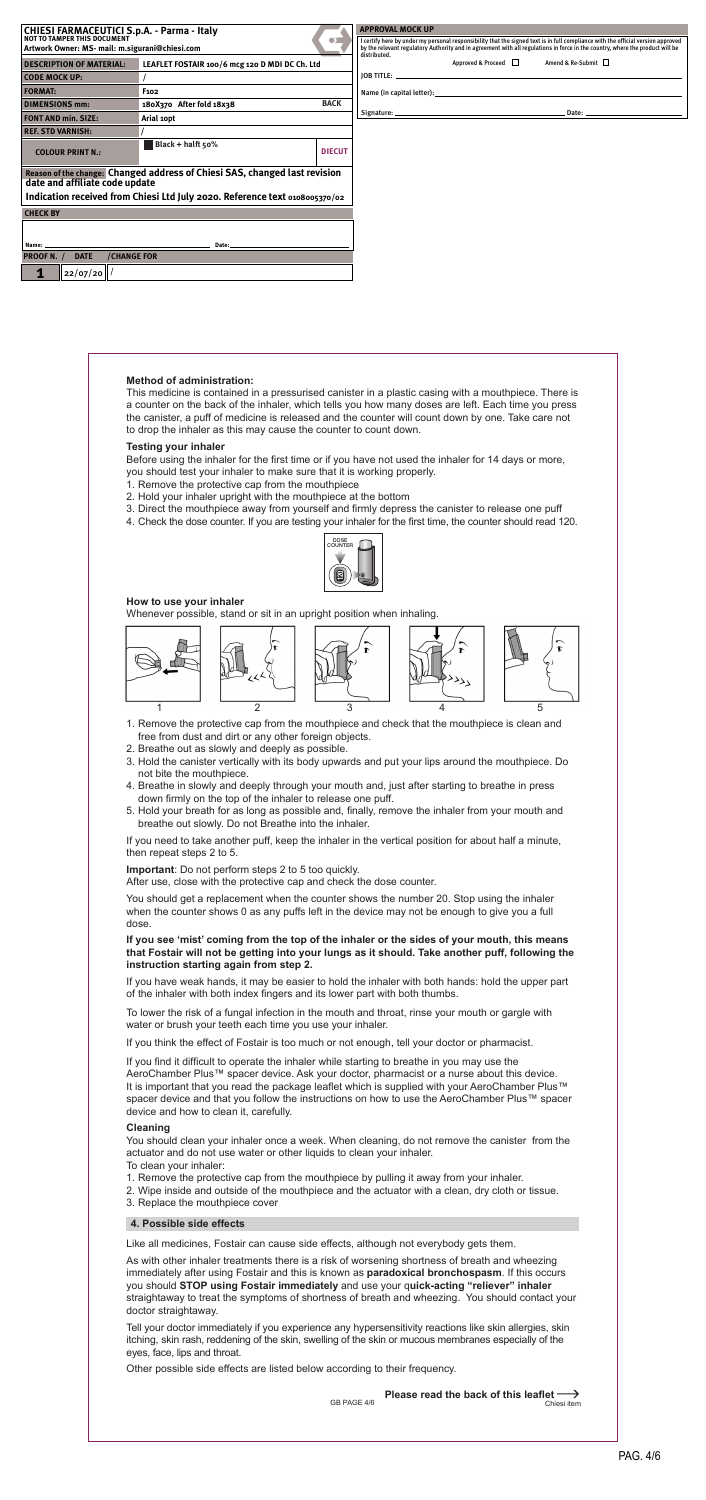Execusive swealing<br>have also been reported as "uncommon" in pat<br>sease: The following side effects have also been reported as "uncommon" in patients with Chronic Obstructive pulmonary disease:

- Reduction of the amount of cortisol in the blood; this is caused by the effect of corticosteroids on<br>your adrenal gland.<br>• Irregular heart beat. your adrenal gland.
- Irregular heart beat.

**Common** (affecting less than 1 in 10 people):

• Fungal infections (of the mouth and throat), headache, hoarseness, sore throat.

You can also report side effects directly via the Yellow Card Scheme at www.mhra.gov.uk/yellowcard. By reporting side effects you can help provide more information on the safety of this product.

Pneumonia in COPD patients: Tell your doctor if you have any of the following while taking Fostair as they could be symptoms of a lung infection:

- fever or chills
- increased mucus production, change in mucus colour
- increased cough or increased breathing difficulties

**Uncommon** (affecting less than 1 in 100 people);

**Rare** (affecting less than 1 in 1,000 people)

**Using high dose inhaled corticosteroids over a long time can cause, in very rare cases, systemic effects.** These include:

# Reporting of side effects

If you get any side effects talk to your doctor, pharmacist or nurse. This includes any possible side effects not listed in this leaflet.

# **5. How to store Fostair**

• Keep this medicine out of the sight and reach of children.

Single pack containing one actuator with 120 doses

Do not use Fostair beyond 3 months from the date you get the inhaler from your pharmacist and never use after the expiry date which is stated on the carton and label.

Do not store the inhaler above 25 °C.

#### Double pack containing two actuators of 120 doses

Before use: store the inhaler in a refrigerator (at 2-8°C).

Pag. 5/7 PAG. 5/6

After first use: do not store the inhaler above 25 °C for a maximum of three months. Do not use the inhaler after this period and never use it after the expiry date which is stated on the carton and label. Do not freeze.

- If the inhaler has been exposed to severe cold, warm it with your hands for a few minutes before using. Never warm it by artificial means.
- **Warning:** The canister contains a pressurised liquid. Do not expose the canister to temperatures higher than 50 °C. Do not pierce the canister.
- Medicines should not be disposed of via waste water or household waste. Return all used, partially used and unused inhalers to your pharmacist to be disposed of. These measures will help to protect the environment.
- your eyes (glaucoma)
- **Unknown:**
- Sleeping problems, depression or feeling worried, restless, nervous, over-excited or irritable. These events are more likely to occur in children.
- Blurred vision
- unusual fast heartbeat and disorders of heart rhythm • some changes in the
- electrocardiogram (ECG)
- asthma attack
- trembling
- restlessness
- dizziness
- palpitations
- flu symptoms
- fungal infections of the vagina
- inflammation of the sinuses
- inflammation of the ear

• throat irritation

• cough and productive

 cough • nausea • abnormal or impaired

 sense of taste • burning of the lips

- dry mouth
- 
- swallowing difficulties
- indigestion
- upset stomach
- diarrhoea
- pain in the muscles and muscle cramp
- reddening of the face
- excessive sweating
- increased blood flow to some tissue in the body • rhinitis
- Alterations of some
- constituents of the blood:
- fall in the number of white blood cells
- trembling  $\bullet$  dry mouth  $\bullet$  increase in the number of blood platelets
	- a fall in the level of
	- potassium in the blood
	- increase in blood sugar level
	- increase in the blood level of insulin, free fatty acid and ketones
	- nettle rash or hives

| • sensation of a missed<br>mucous membrane<br>kidney<br>persisting for several<br>heartbeat<br>• increase or decrease in<br>davs<br>blood pressure |  |
|----------------------------------------------------------------------------------------------------------------------------------------------------|--|
|                                                                                                                                                    |  |

**Very rare** (affecting less than 1 in 10,000 people)

- worsening of asthma • a fall in the number of blood platelets
- shortness of breath • swelling of the hands and feet

• increased pressure in

- problems with how your adrenal glands work (adrenosuppression) • cataracts (slowing of growth in
	- growth retardation
- decrease in bone mineral density (thinning of the bones)

children and adolescents)



GB PAGE 5/6

Chiesi item